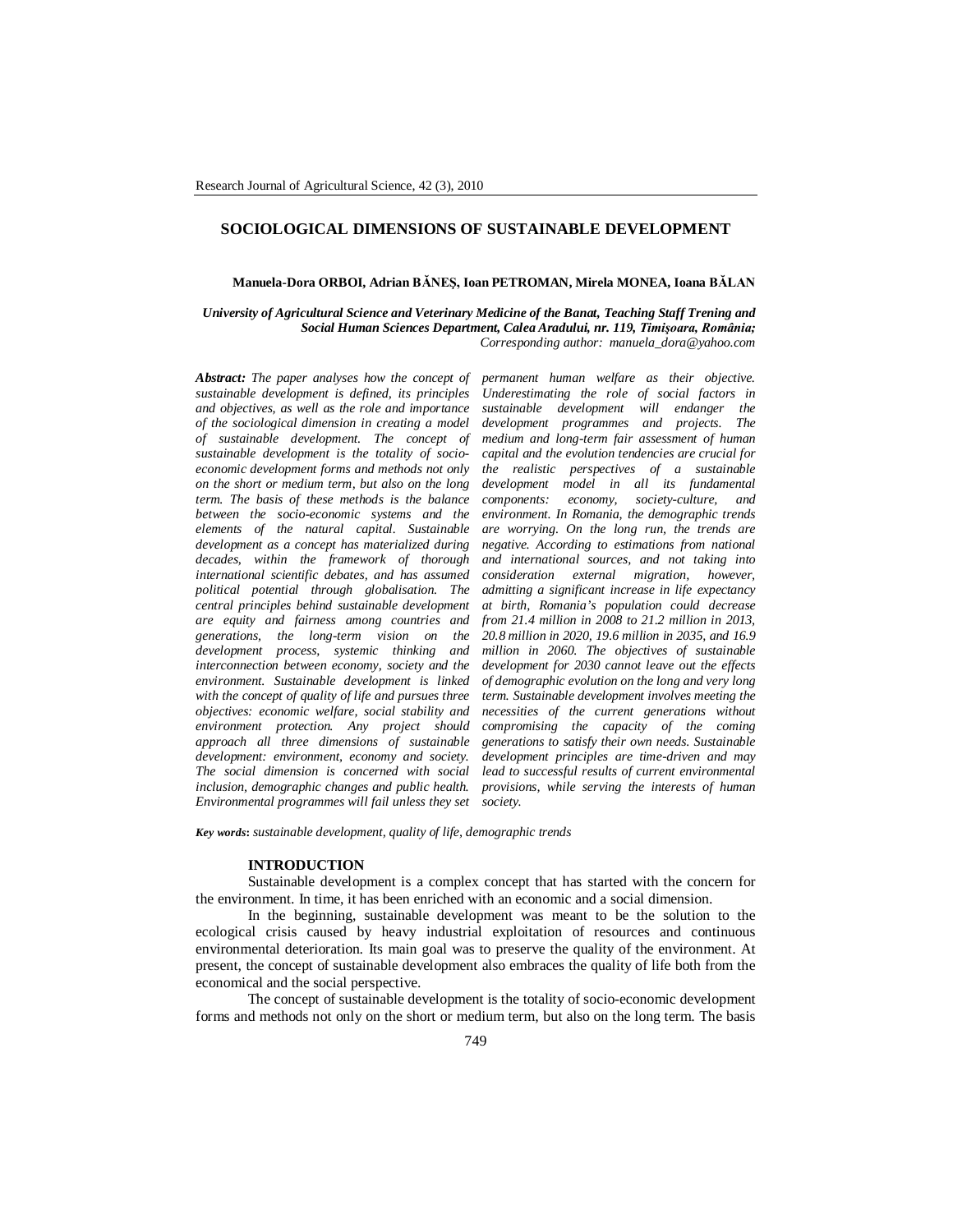of these methods is the balance between the socio-economic systems and the elements of the natural capital. Sustainable development as a concept has materialized during decades, within the framework of thorough international scientific debates, and has assumed political potential through globalisation.

The relationship between mankind and the environment became a matter of great concern for the international community at the first United Nations Conference on the Human Environment (Stockholm, 1972) and was given a concrete form in the work of the World Commission on Environment and Development, created in 1985. The Commission Report, entitled *Our Common Future*, was presented by G. H. Brundtland in 1987 and provided the first accepted (and often quoted) definition of sustainable development as "development that meets the needs of the present without compromising the ability of future generations to meet their own needs".

The concept of sustainable development is the result of an integrated approach of political and decisional factors, in which environmental protection and long-term economic growth are considered to be complementary and interdependent. The complex matters of sustainable development acquired a global political dimension as they were debated at the summit-level Earth Summit on Environment and Sustainable Development (Rio de Janeiro, 1992), the Special Session of the United Nations General Assembly which adopted the Millennium Goals (2000) and the World Summit on Sustainable Development held in Johannesburg (2002). As a result, local and global action plans have been developed.

The central principles behind sustainable development are equity and fairness among countries and generations, the long-term vision on the development process, systemic thinking and interconnection between economy, society and the environment.

Four key objectives have been established based on the major principles of sustainable development:

- environmental protection through measures that allow the separation of economic growth from negative environmental impacts;

- social equity and cohesion through observance of fundamental human rights, cultural diversity, equal chances and elimination of all forms of discrimination;

- economic prosperity through the promotion of knowledge, innovation and competitiveness with an aim to ensure higher living standards and full high-quality employment;

- meeting EU's international responsibilities through the promotion of democratic institutions in the interest of peace, security and freedom and of the principles and practices of sustainable development.

The EU Sustainable Development Strategy, which provides the foundation for the National Strategy of Romania, is complementary to the Lisbon Strategy and is intended as a catalyst for public policy makers and for the public opinion. The aim of the strategy is to change the behaviour of the European and Romanian societies and to secure the active involvement of policy makers, both public and private, and individual citizens in the preparation, implementation and monitoring the objectives of sustainable development.

Some of the general objectives of the EU Strategy for Sustainable Development are the following:

- to reduce climate changes, costs and negative effects on society and the environment;

- to ensure a transport system that meets the economic, social and environmental needs of the society and minimises their negative impact;

- to promote sustainable production and consumption patterns;

- to improve management and avoid overexploitation of natural resources;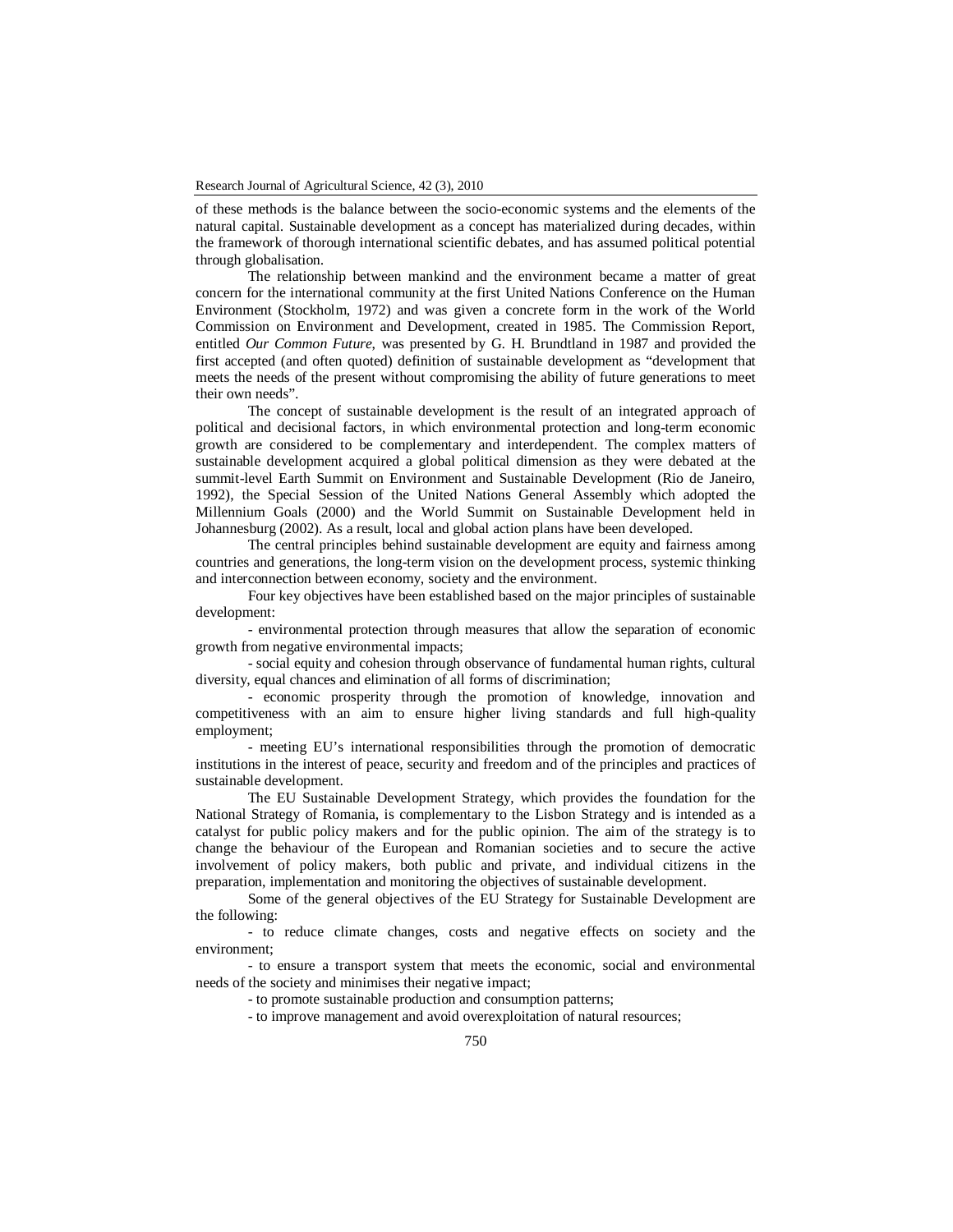- to promote equal access to public health;

- to promote social inclusion by taking into consideration solidarity between and within generations;

- to ensure security and high living standards as a prerequisite for individual welfare;

- to promote sustainable development actively on a large scale and to ensure the coordination of the EU domestic and foreign policies with the international engagements regarding sustainable development.

As far as the quality of life in general and quality of rural life in particular are concerned, a set of specific goals, the sustainable development indicators, have been agreed upon. (Table 1)

The European Union and its Member States have the responsibility for the implementation of the Strategy by involving all institutional components at national and EU levels. The importance of close collaboration towards the goals of sustainable development with the civil society, business, social partners, local communities and citizens is also underlined.

The Brundtland Commission Report, *Our Common Future*, revealed the need to approach development and environmental imperatives concomitantly. Since the report has been published, great efforts have been made to make the concept of sustainable development operational — the theme of the World Bank's World Development Report in 1997. Progress will be made if three standpoints are taken into consideration:

- the *economic* methods intend to maximise welfare despite the constraints imposed by the existing capital stock and the available technologies;

- the *ecologic* perspective underlines the importance of preserving the integrity of the ecologic subsystems which are considered to be vital for the stability of the global ecosystem;

- the *sociologic* perspective stresses the fact that the key actors are the human beings, whose social organisation patterns are crucial for the identification of viable solutions to sustainable development problems.

| an |  |
|----|--|
|    |  |

| Sustainable development indicators – quality of life              |                                                                                       |                                                                   |              |                                                                                  |  |  |  |  |
|-------------------------------------------------------------------|---------------------------------------------------------------------------------------|-------------------------------------------------------------------|--------------|----------------------------------------------------------------------------------|--|--|--|--|
| Areas                                                             | Specific goals                                                                        | <b>Indicators</b>                                                 | <b>DPSIR</b> | <b>Targets</b>                                                                   |  |  |  |  |
| Quality of life in urban<br>areas and quality of<br>environmental | To ensure water<br>distribution for high<br>living standard; to                       | - Percentage of<br>population having<br>access to drinking        | D            | To double the share of<br>population having<br>access to drinking                |  |  |  |  |
| infrastructure in general                                         | reduce pollutant<br>emissions and to keep<br>pollutants under a                       | water distribution;<br>- number of inhab.<br>Having access to the | D            | water distribution by<br>2015                                                    |  |  |  |  |
|                                                                   | certain threshold to<br>avoid the deterioration<br>of human health.<br>ecosystems and | centralized water<br>distribution<br>network:<br>- connecting the | P            | To improve the<br>infrastructure of the<br>centralized water<br>distribution and |  |  |  |  |
|                                                                   | cultural heritage                                                                     | population to the<br>centralized water and<br>sewerage services;  | P            | sewerage networks in<br>urban and rural centres                                  |  |  |  |  |
|                                                                   |                                                                                       | - streets with water<br>networks:                                 | I            |                                                                                  |  |  |  |  |
|                                                                   |                                                                                       | - water loss in the<br>distribution networks;                     | P            |                                                                                  |  |  |  |  |
|                                                                   |                                                                                       | - age of the water<br>distribution network:                       | P            |                                                                                  |  |  |  |  |
|                                                                   |                                                                                       | - number of<br>wastewater treatment                               | I            |                                                                                  |  |  |  |  |
|                                                                   |                                                                                       | stations:<br>- urban population<br>exposed to air                 |              |                                                                                  |  |  |  |  |
|                                                                   |                                                                                       | pollution.                                                        |              |                                                                                  |  |  |  |  |

*Sustainable development* is linked with the concept of *quality of life* and pursues three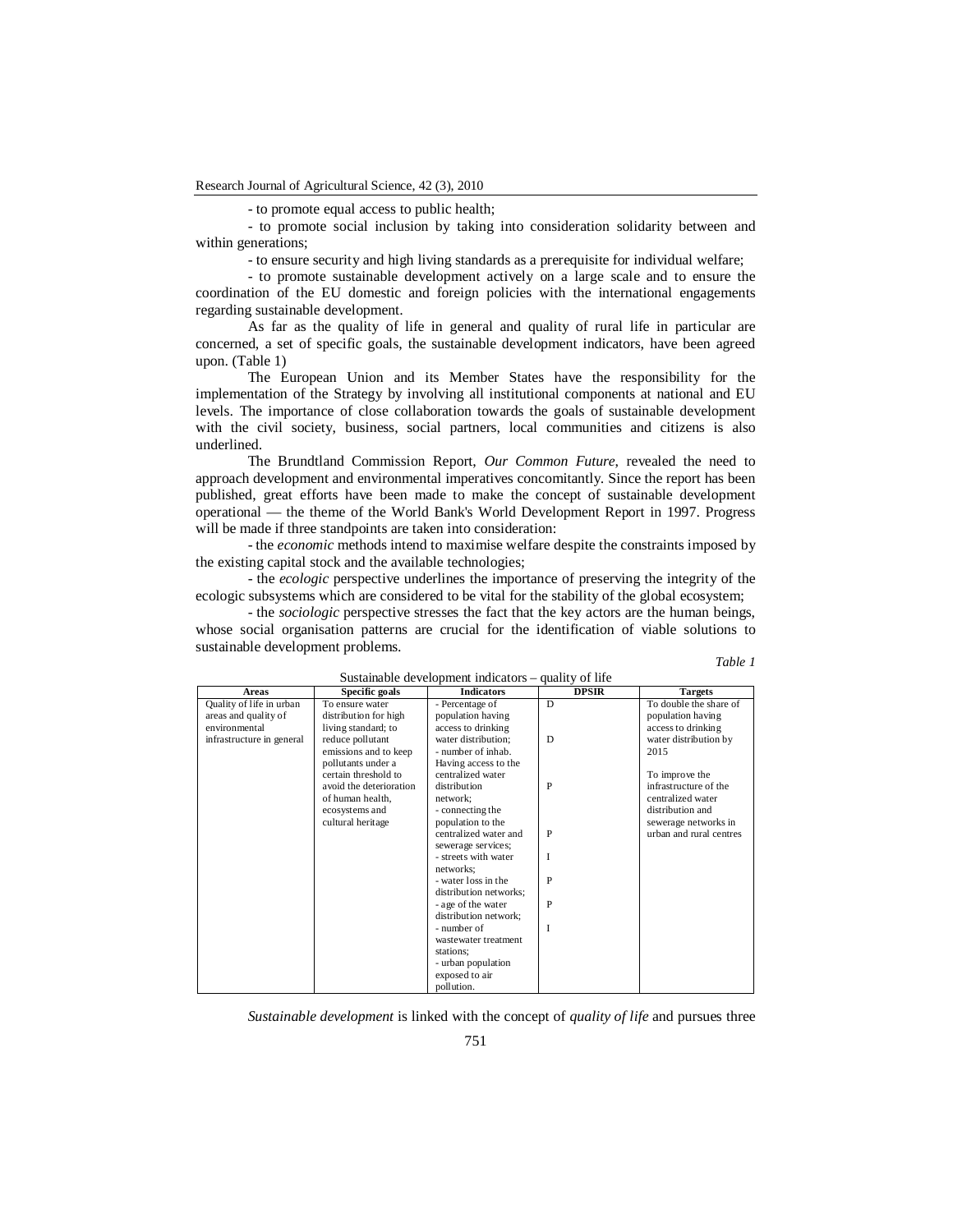objectives: economic welfare, social stability and environmental protection. (Figure 1)

*- Economic welfare* aims at generating a maximum income flow through maintaining the capital that has brought benefits;

*- Stability of social and cultural systems* ensures the human capital that is necessary for any form of development, reducing destructive conflicts;

- *Environmental protection* – sustainable development aims at preserving the biological and physical stability of natural systems.



The *minimal requirements* for sustainable development are the following:

- *redimensioning economic growth* for reasonable resource allocation and high production quality;

- *poverty eradication* through meeting the essential needs of the population: job, food, energy and water supply, a place to live in and health;

- acceptable population growth (*controlled demographic increase*)

- *natural resource preservation and increase* through maintaining ecosystem diversity and monitoring the impact of economic activities upon the environment;

- technological shifting and the *control of technological resources*;

- *government decentralization*, active involvement in the decision-making process;

- *corroborating national and international decisions* regarding environment and development;

- global unification of decisions on the environment and economy.

The main concern of the sustainable development strategy is the human community in space and time and the creation of a cohesive system that is able to cover the costs generated by economic-social growth, pollution prevention and its negative effects.

According to the community legislation, the EU Member States must include the concept of sustainable development in all the projects and programmes running with structural funds in order to contribute to a balanced, sustainable and innovative European economy.

# **MATERIAL AND METHODS**

The paper analyses how the concept of sustainable development is defined, its principles and objectives, as well as the role and importance of the sociological dimension in creating a model of sustainable development. Any project should approach all three dimensions of sustainable development: environment, economy and society. The ecological dimension is concerned with sustainable consumption and production, natural resource preservation and management, climate change and clean energy. The economic dimensions deal with socioeconomic development and sustainable transport, while the social dimension envisages social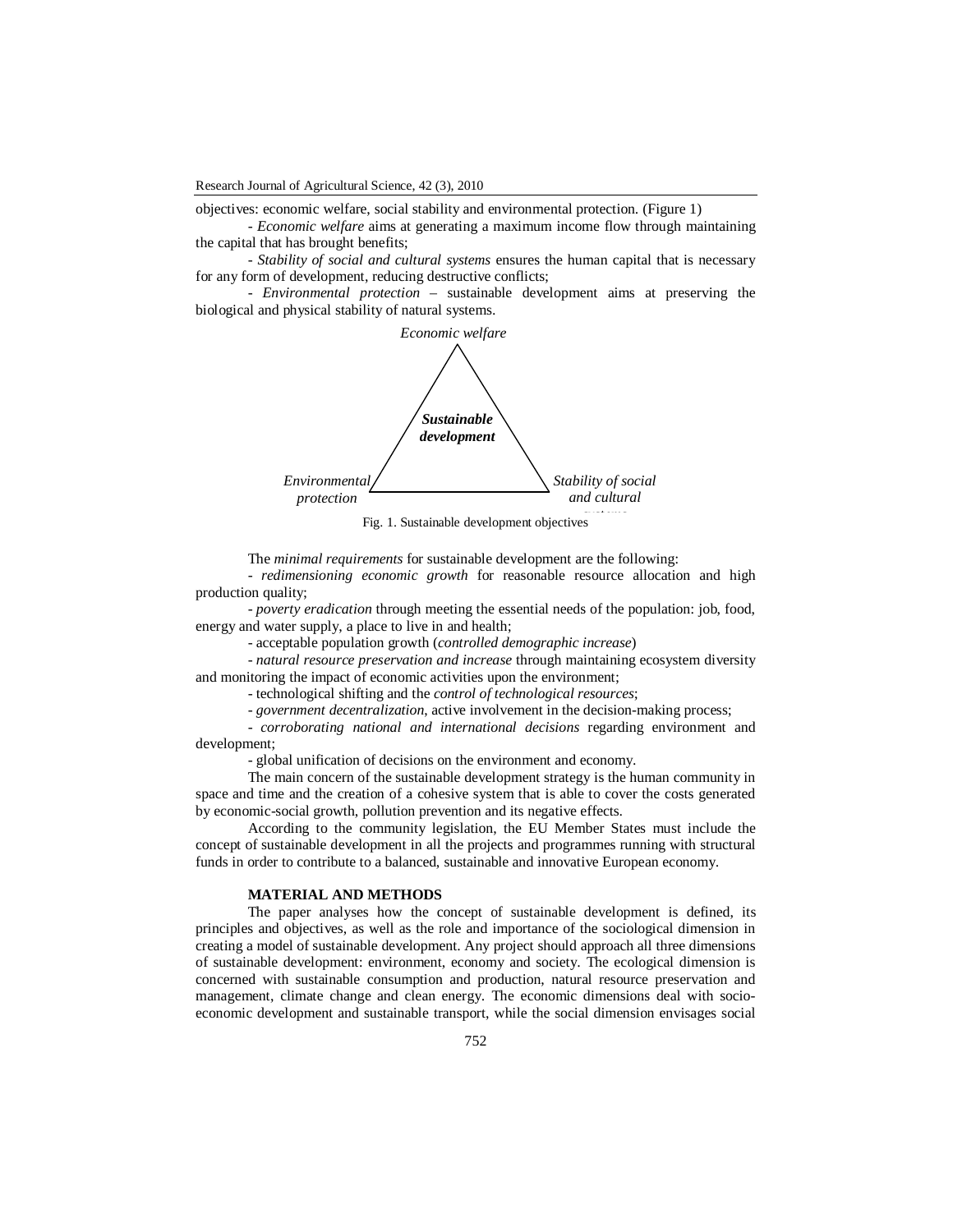inclusion, demographic changes and public health.

People can be regarded both as beneficiaries and victims of all development activities. Their active involvement in the development process is the key to success. The social dimension is concerned with social inclusion, demographic changes and public health. Environmental degradation affects poor countries especially, because they lack proper protection equipment.

The social components of development are as important as the economic and technological ones. Underestimating the role of social factors in sustainable development will endanger the development programmes and projects.

## **RESULTS AND DISCUSSIONS**

As a rule, sustainable development is supported with economic, technological and ecological arguments, but its social component is at least as important as they are. Failing to admit the chief role of the "social actors" has had a negative impact on many programmes aimed at sustainable development.

Sustainable social development implies avoiding major problems:

- the tensions caused by the major discrepancies between the rich and the poor; a society that is divided after this criterion cannot be stable on the long run;

- forbidding a language or cultural community, an ethnic community or a nation to oppress other communities;

- systematic inobservance of human rights; history has demonstrated that such cases cause violent political conflicts which are incompatible with sustainable development.

The phrase "man above all", often found in investment programmes intended to support development or spontaneous development assistance, is not an empty slogan; it simply means admitting the chief role that the social actors and their institutions play in sustainable development. Sustainability must be "built" socially and its three aspects — economy, environment and society — must be approached simultaneously.

The sociological dimension adds at least two sets of elements to sustainable development. In the first place, it provides a number of concepts that help explaining social actions, human relations, the complex forms of social organisation, institutionalised arrangements and culture, motivations, incentives and values that shape man's attitude towards his fellow creatures and natural resources. In the second place, it provides social methods for the prompt coordination of social actions and acts as a barrier against harmful behaviour, stimulating association, alternative social arrangements and social capital development.

Programme planners in search of sustainability are often unaware of the wide range of social management tools and cultural mechanisms that can be used to encourage social dynamism and coordinate actions towards development programmes. These tools vary from creating a public conscience to investing in human capital, from simple consulting activities to developing participatory management; from enhancing traditional values and old practices to introducing innovation; from authorisation to increased social cohesion; from the individual behaviour determined by economic motivations to exploiting the power of solidarity, selforganising confidence and group values.

These tools can be combined to change the existing social patterns and promote the resource protection culture. For instance, the planners involved in forest exploitation programmes have several strategic options for planting trees: community, family or small group -focused approaches.

Like technological and economic strategies, social strategy must be decided upon from the very beginning and its purpose should always be to create or consolidate institutional associations.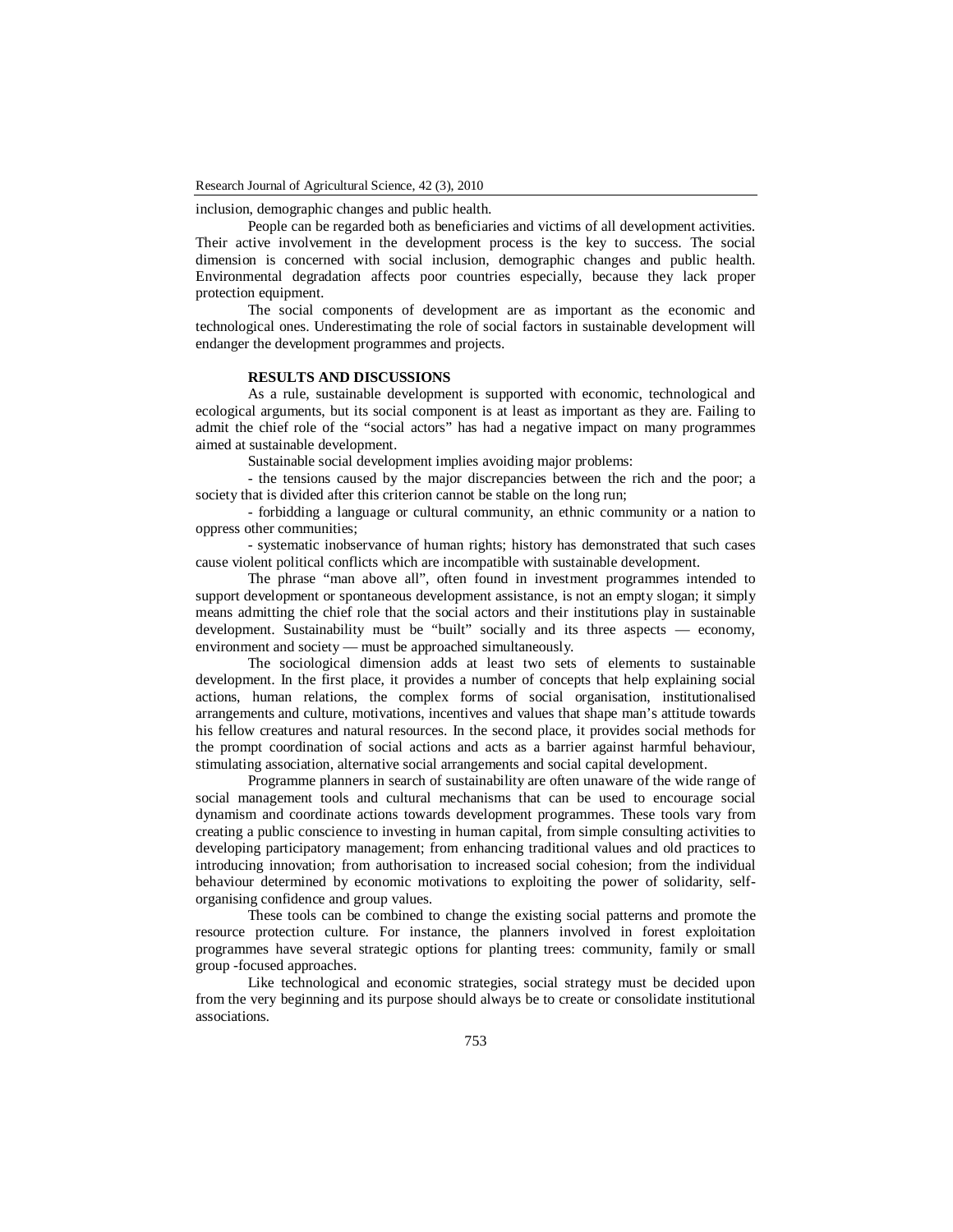#### **CONCLUSIONS**

The medium and long-term fair assessment of human capital and the evolution tendencies are crucial for the realistic perspectives of a sustainable development model in all its fundamental components: economy, society-culture, and environment.

The medium and long-term objectives of the strategies and national, regional and sector programmes should be readjusted according to demographic estimations.

The EU27 population is projected to increase from 495 million on 1 January 2008 to 521 million in 2035, and thereafter gradually decline to 506 million in 2060. There are projected to be considerable differences between the individual Member States. Between 2008 and 2060, the population is projected to rise in thirteen Member States and fall in fourteen. The strongest population growth is projected to be found in Cyprus  $(+66%)$ , Ireland  $(+53%)$ , Luxembourg (+52%), the United Kingdom (+25%) and Sweden (+18%), and the sharpest declines in Bulgaria (-28%), Latvia (-26%), Lithuania (-24%), Romania (-21%) and Poland (- 18%).

In Romania, the demographic trends are worrying. On the long run, the trends are negative. According to estimations from national and international sources, and not taking into consideration external migration, however, admitting a significant increase in life expectancy at birth, Romania's population could decrease from 21.4 million in 2008 to 21.2 million in 2013, 20.8 million in 2020, 19.6 million in 2035, and 16.9 million in 2060.

*Table 2*

| Country                                                                        | <b>Population number</b> | Growth since $2008$ (%) |         |         |         |  |  |
|--------------------------------------------------------------------------------|--------------------------|-------------------------|---------|---------|---------|--|--|
|                                                                                | 2008                     | 2035                    | 2060    | 2035    | 2060    |  |  |
| <b>EU27</b>                                                                    | 495,394                  | 520,654                 | 505,719 | 5.1     | 2.1     |  |  |
| Belgium                                                                        | 10,656                   | 11,906                  | 12,295  | 11.7    | 15.4    |  |  |
| Bulgaria                                                                       | 7.642                    | 6,535                   | 5,485   | $-14.5$ | $-28.2$ |  |  |
| Czech Republic                                                                 | 10,346                   | 10,288                  | 9,514   | $-0.6$  | $-8.0$  |  |  |
| Denmark                                                                        | 5,476                    | 5,858                   | 5,920   | 7.0     | 8.1     |  |  |
| Germany                                                                        | 82,179                   | 79,150                  | 70,759  | $-3.7$  | $-13.9$ |  |  |
| Estonia                                                                        | 1,339                    | 1,243                   | 1,132   | $-7.2$  | $-15.4$ |  |  |
| Ireland                                                                        | 4,415                    | 6,057                   | 6,752   | 37.2    | 52.9    |  |  |
| Greece                                                                         | 11,217                   | 11,575                  | 11,118  | 3.2     | $-0.9$  |  |  |
| Spain                                                                          | 45,283                   | 53,027                  | 51,913  | 17.1    | 14.6    |  |  |
| France                                                                         | 61,876                   | 69,021                  | 71,800  | 11.5    | 16.0    |  |  |
| Italy                                                                          | 59,529                   | 61,995                  | 59,390  | 4.1     | $-0.2$  |  |  |
| Cyprus                                                                         | 795                      | 1,121                   | 1,320   | 41.1    | 66.2    |  |  |
| Latvia                                                                         | 2,269                    | 1,970                   | 1,682   | $-13.2$ | $-25.9$ |  |  |
| Lithuania                                                                      | 3,365                    | 2,998                   | 2,584   | $-10.9$ | $-24.3$ |  |  |
| Luxembourg                                                                     | 482                      | 633                     | 732     | 31.3    | 51.7    |  |  |
| Hungary                                                                        | 10,045                   | 9.501                   | 8.717   | $-5.4$  | $-13.2$ |  |  |
| Malta                                                                          | 410                      | 429                     | 405     | 4.5     | $-1.4$  |  |  |
| Netherlands                                                                    | 16,404                   | 17,271                  | 16,596  | 5.3     | 1.2     |  |  |
| Austria                                                                        | 8,334                    | 9.075                   | 9,037   | 8.9     | 8.4     |  |  |
| Poland                                                                         | 38,116                   | 36,141                  | 31,139  | $-5.2$  | $-18.3$ |  |  |
| Portugal                                                                       | 10,617                   | 11,395                  | 11,265  | 7.3     | 6.1     |  |  |
| Romania                                                                        | 21,423                   | 19,619                  | 16,921  | $-8.4$  | $-21.0$ |  |  |
| Slovenia                                                                       | 2.023                    | 1,992                   | 1.779   | $-1.5$  | $-12.1$ |  |  |
| Slovakia                                                                       | 5,399                    | 5,231                   | 4,547   | $-3.1$  | $-15.8$ |  |  |
| Finland                                                                        | 5,300                    | 5,557                   | 5,402   | 4.9     | 1.9     |  |  |
| Sweden                                                                         | 9,183                    | 10,382                  | 10,875  | 13.1    | 18.4    |  |  |
| United Kingdom                                                                 | 61,270                   | 70,685                  | 76,677  | 15.4    | 25.1    |  |  |
| Norvway                                                                        | 4.737                    | 5,634                   | 6,037   | 18.9    | 27.4    |  |  |
| Switzerland                                                                    | 7.591                    | 8,798                   | 9,193   | 15.9    | 21.1    |  |  |
| Source: Eurostat, the Statistical Office of the European Communities, 119/2008 |                          |                         |         |         |         |  |  |

The evolution of total population (thousand persons)